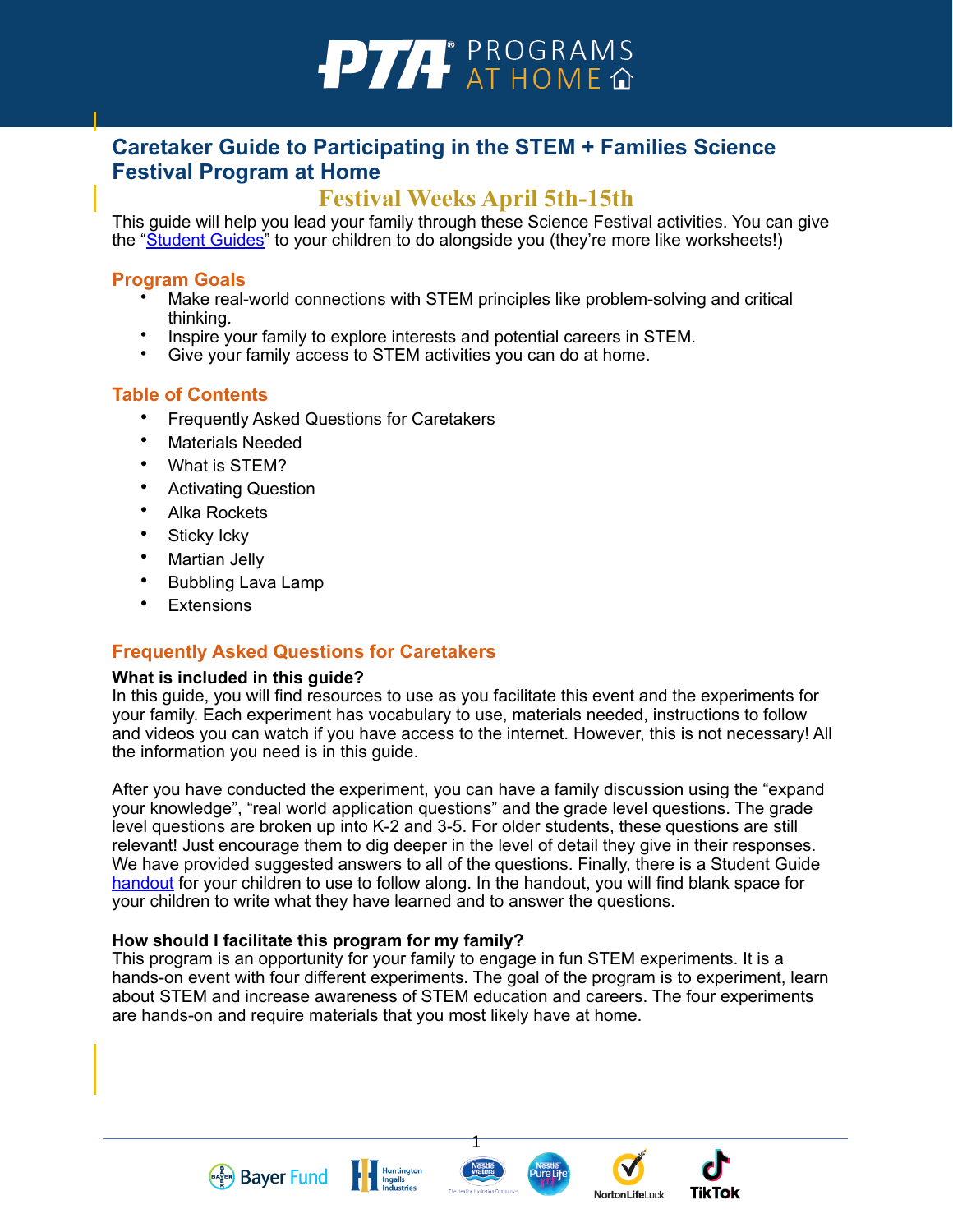

# **April 5th-April 15th Festival Week**

#### **Do I do all of the experiments at one time?**

That is up to you. Each experiment can be done on its own and should take about 15-20 minutes. You can decide, as a family, if you would like to do all of the experiments at one time or

over multiple days. In addition, you can select which of the experiments you and your family would like to do. You do not have to do all four of them.

#### **Do I let my child conduct the experiments?**

Each experiment is made for children and students to conduct. In the instructions, there are recommended roles for adults and students, but the most important thing is for you and your children to do it together!

#### **How long will each experiment take?**

Each experiment is about 10-15 minutes long.

#### **How do I share pictures/videos of my family participating?**

While you are conducting the experiments, make sure to take lots of pictures and videos. You have a few options for sharing these pictures/videos. You can email them to your local PTA—if you choose this option, you must also send a signed media release fo[rm](https://www.pta.org/docs/default-source/files/programs/stem/2021/bayer/tech-free/media-release-form.docx). This allows the PTA to share these pictures/videos publicly and with National PTA. Or you can post the pictures/videos on social media and tag your PTA—in this case, you don't need to submit a signed media release form for your PTA to be able to share them publicly and with National PTA.

#### **How can I share other feedback?**

You are asked to complete a participant survey to share your experience and help both your local PTA and National PTA improve these types of programs. If you have internet access (on the computer or mobile device), complete the survey at PTA.org/Survey. Or, you can complete a paper survey provided by your PTA.

# **Materials Needed**

| <b>Alka Rockets</b>          | Empty film canister<br>Glass of water<br>٠<br>Effervescent antacid tablets<br>$\bullet$                                                        |
|------------------------------|------------------------------------------------------------------------------------------------------------------------------------------------|
| <b>Bubbling Lava</b><br>Lamp | Water<br>A clear plastic bottle with cap<br>٠<br>Vegetable oil<br>٠<br>Food coloring<br>$\bullet$<br>Effervescent antacid tablets<br>$\bullet$ |





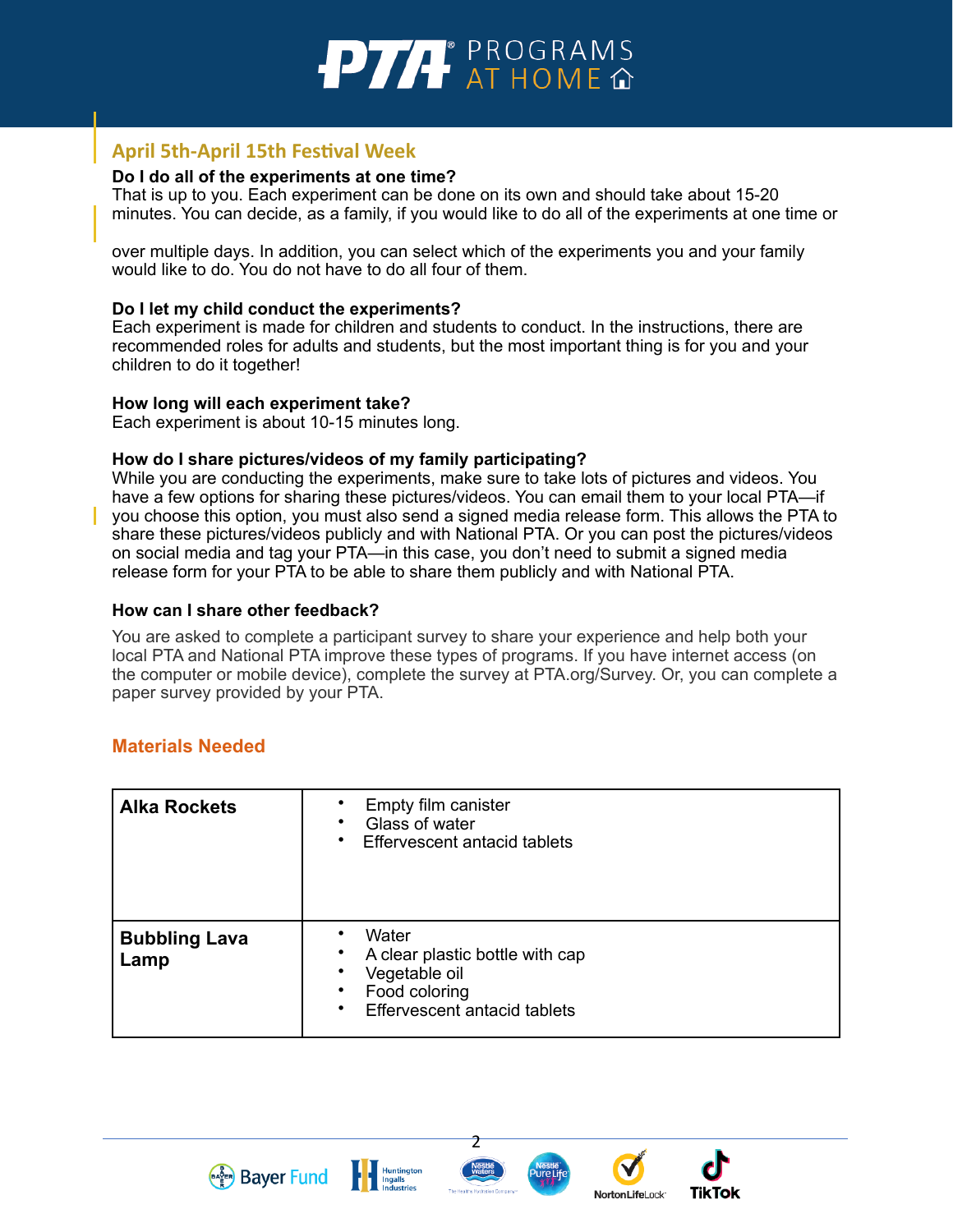# **PTA** PROGRAMS

| <b>Martian Jelly</b><br><b>Baking Soda</b> | 1 tablespoon grape jelly<br>1/8 teaspoon baking soda (not baking powder)<br>1 tablespoon vinegar<br>1/2 cup of warm water<br>Popsicle stick to stir solution                                                                                                                                                                                                                                                               |
|--------------------------------------------|----------------------------------------------------------------------------------------------------------------------------------------------------------------------------------------------------------------------------------------------------------------------------------------------------------------------------------------------------------------------------------------------------------------------------|
| <b>Sticky Icky</b><br><b>SSOrted</b>       | White school glue<br>Food coloring (various colors)<br>Borax (found in the laundry aisle)<br>Two pitchers: One labeled "Borax Solution," one labeled<br>"Water Only"<br>Warm tap water<br>Plastic Tablespoons (some for water, some for glue)<br>Plastic Teaspoons (for Borax solution)<br>Six-ounce plastic cups (one for each student-adult pair)<br>Popsicle sticks (one for each student-adult pair)<br>Safety glasses |

# **What is STEM?**

If you have access to the internet, you can watch the video at PTA.org/STEM. Or you can use the talking points below to talk to your family about STEM. First, ask your children to tell you what they know about STEM.

- STEM = Science, Technology, Engineering and Mathematics.
- STEM careers in the United States are growing faster than other professions.
- The demand for qualified professionals is high, but the supply of workers to fill these positions is low—especially among women, minorities and students from low-income families.
- Not all STEM careers require a four-year degree; many well-paid careers are accessible with a two-year degree or certificate.

# **Activating Question**

#### **Question:** What makes a rocket lift off?

**Bayer Fund Fund Fund Fund Fund E Ingalls** 

**Possible answer:** A rocket can lift off from a launch pad only when it expels gas out of its engine. The rocket pushes on the gas, and the gas in turn pushes on the rocket. With rockets, the action is the expelling of gas out of the engine. The reaction is the movement of the rocket in the opposite direction.



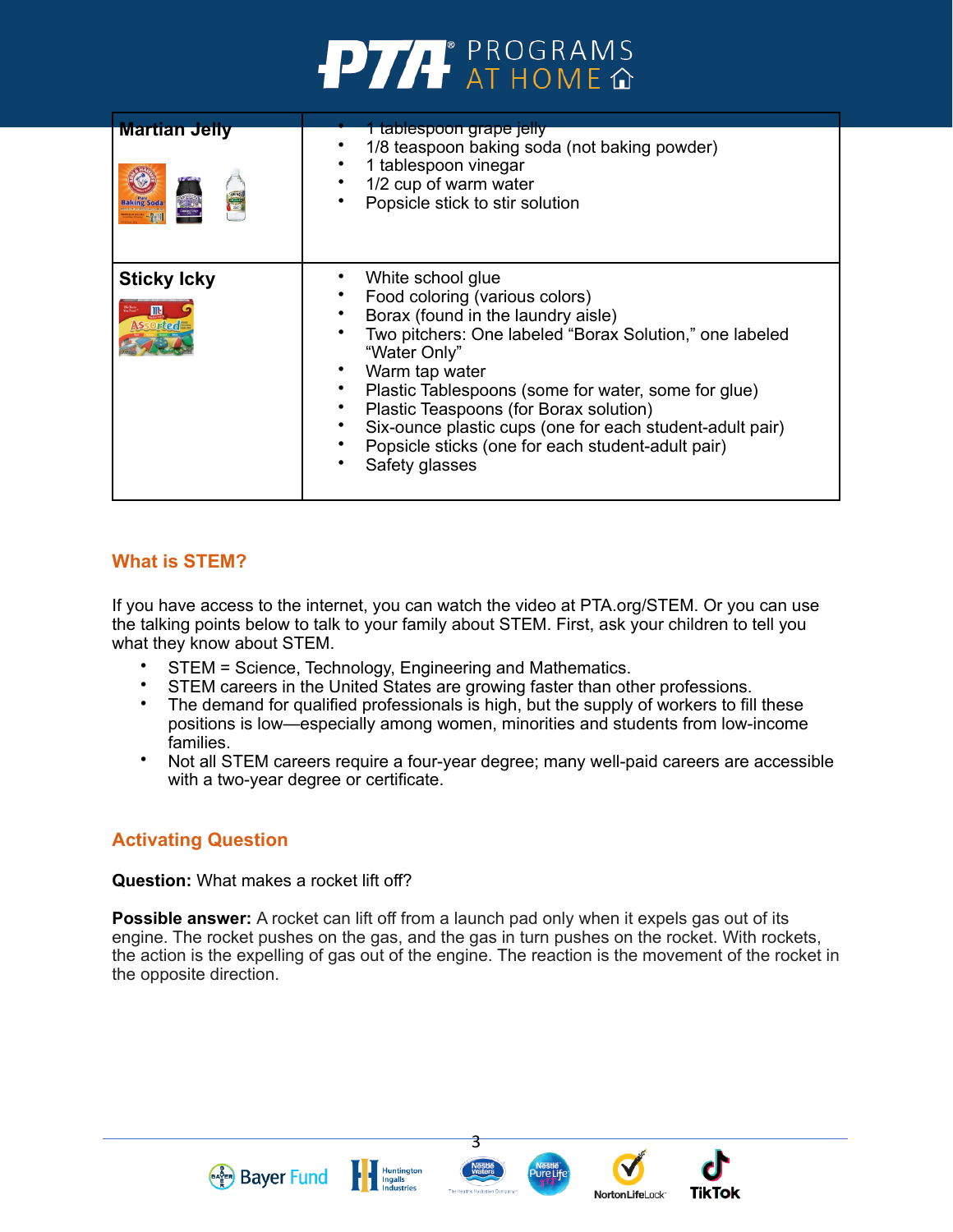

# **Alka Rockets**

| <b>Experiment: Alka Rockets</b>                                                                                             |                                                                                                                                                                                |  |  |  |
|-----------------------------------------------------------------------------------------------------------------------------|--------------------------------------------------------------------------------------------------------------------------------------------------------------------------------|--|--|--|
| <b>Vocabulary</b>                                                                                                           | <b>Directions</b>                                                                                                                                                              |  |  |  |
| <b>Chemical reaction: What</b><br>happens when two                                                                          | Adult and student: After you're outside, put on your safety<br>glasses.                                                                                                        |  |  |  |
| substances combine to make<br>something new.                                                                                | Student: Pour approximately $\frac{1}{2}$ inch of water into the film<br>canister. Make sure to fill the film canister one-half full of<br>water and not more than that.       |  |  |  |
| <b>Phase change: When</b><br>enough energy is added or                                                                      | Adult and student:                                                                                                                                                             |  |  |  |
| taken away from an object<br>that it moves from a solid,<br>liquid, gas phase to another<br>phase.                          | Break the effervescent antacid tablet in half.<br>Put one half of the tablet into the film cannister.<br>Quickly put the lid on the cannister, make sure the<br>seal is tight. |  |  |  |
| <b>Pressure:</b> The amount of<br>force applied on an object.                                                               | Student: Shake the canister vigorously, turn it upside down<br>and place it on a flat surface or on the ground (on its lid).                                                   |  |  |  |
| <b>Materials</b><br>Empty film canister<br>Glass of water<br>$\bullet$<br>Effervescent antacid<br>tablets<br>Safety glasses | Adult and student: Step back a few feet! Wait and watch the<br>film canister rocket launch.                                                                                    |  |  |  |

# **Alka Rockets Family Discussion**

#### **How does this work?**

Possible answer: Effervescent tablets are made up of citric acid and sodium bicarbonate that react to form carbon dioxide when dissolved in water. When Alka-Seltzer is added to the water in the film canister, carbon dioxide is released which builds pressure inside it. When the pressure builds high enough, it blows the canister apart from its lid. Thus, launching the rocket in the air.

#### **How is this connected to the real word?**

Possible answer: Actual rockets use the same concept. In an actual rocket engine, hot gas is produced by the burning of fuel. The gas is accelerated to the rear of the rocket. This produces a thrusting force, which makes the rocket "lift off.

#### **Kindergarten through Second Grade Questions**

#### **Can you describe what you saw happen?**

**Bayer Fund** 

Possible answer: When you added the effervescent tablet and shock the container, it exploded.

4

**TikTok** 

NortonLifeLock<sup>-</sup>

#### **What do you think made the rocket?**

Possible answer: Shaking it and adding the effervescent tablet.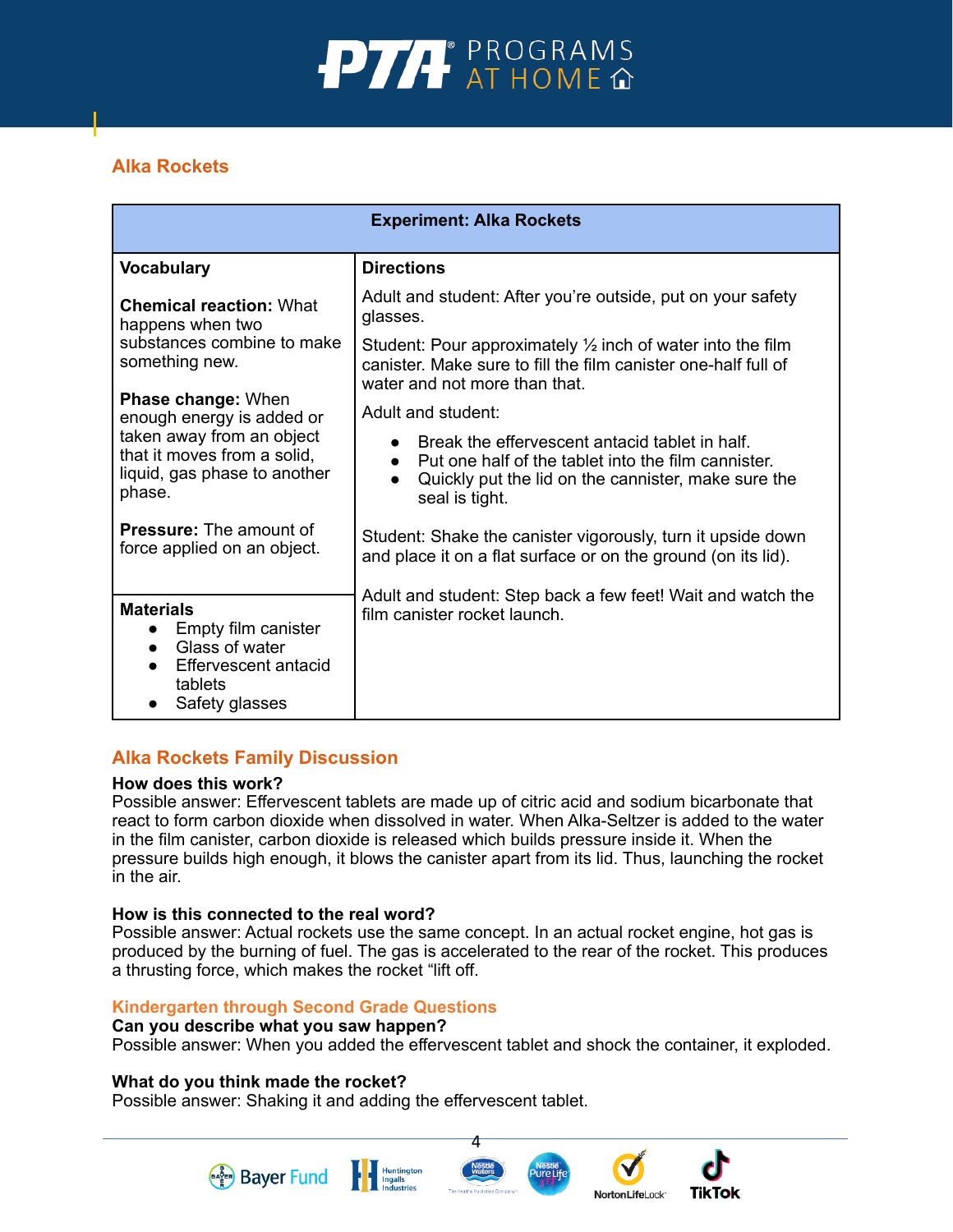

#### **Third through Fifth Grade Questions**

**What made the canister fly off the lid?**  Possible answer: The effervescent tablet and shaking it.

#### **What was the solid, liquid and gas in the reaction?**

Possible answer: solid- effervescent tablet, liquid- water, gas- explosion

#### **What other reactions cause things to "fly off"?**

Possible answer: pressure, bubbles, gas

#### **Sixth Grade and Above Questions:**

Ask the same questions but encourage them to be more detailed. Prompt them to explain why they are hypothesizing what they are.

#### **Sticky Icky**

| <b>Experiment: Sticky Icky</b>                                                                                                                                                                                                                                                                                                                                                                                                                                                       |                                                                                                                                                                                                                                                                                                                       |  |  |  |
|--------------------------------------------------------------------------------------------------------------------------------------------------------------------------------------------------------------------------------------------------------------------------------------------------------------------------------------------------------------------------------------------------------------------------------------------------------------------------------------|-----------------------------------------------------------------------------------------------------------------------------------------------------------------------------------------------------------------------------------------------------------------------------------------------------------------------|--|--|--|
| <b>Vocabulary</b><br>Polymer: A natural or synthetic (man-<br>made) substance made from joining<br>together many small molecules or units.<br>"Poly' means many and 'mer' means units.<br><b>Solution:</b> Two or more substances mixed<br>evenly together                                                                                                                                                                                                                           | <b>Directions</b><br>Adult: In your plastic cup, mix one Tablespoon of<br>plain warm tap water with one Tablespoon of<br>white glue.<br>Student: Stir well with a popsicle stick. Tell your<br>partner which color to use for the next step.<br>Adult: Add a few drops of food coloring to the<br>glue and water mix. |  |  |  |
| <b>Materials</b><br>White school glue<br>Food coloring (various colors)<br>$\bullet$<br>Borax (found in the laundry aisle)<br>Two pitchers: One labeled "Borax<br>Solution," one labeled "Water Only"<br>Warm tap water<br>Plastic Tablespoons (some for<br>water, some for glue)<br>Plastic Teaspoons (for Borax<br>solution)<br>$\bullet$<br>Six-ounce plastic cups (one for<br>each student-adult pair)<br>Popsicle sticks (one for each<br>student-adult pair)<br>Safety glasses | Student: Stir well with a popsicle stick, keep<br>stirring during the next step.<br>Adult: Slowly pour two teaspoons of the Borax<br>solution into the glue and water mixture.<br>Student: Keep stirring until there is no liquid left.                                                                               |  |  |  |

# **Sticky Icky Family Discussion**

**Bayer Fund** 



**Huntington** 



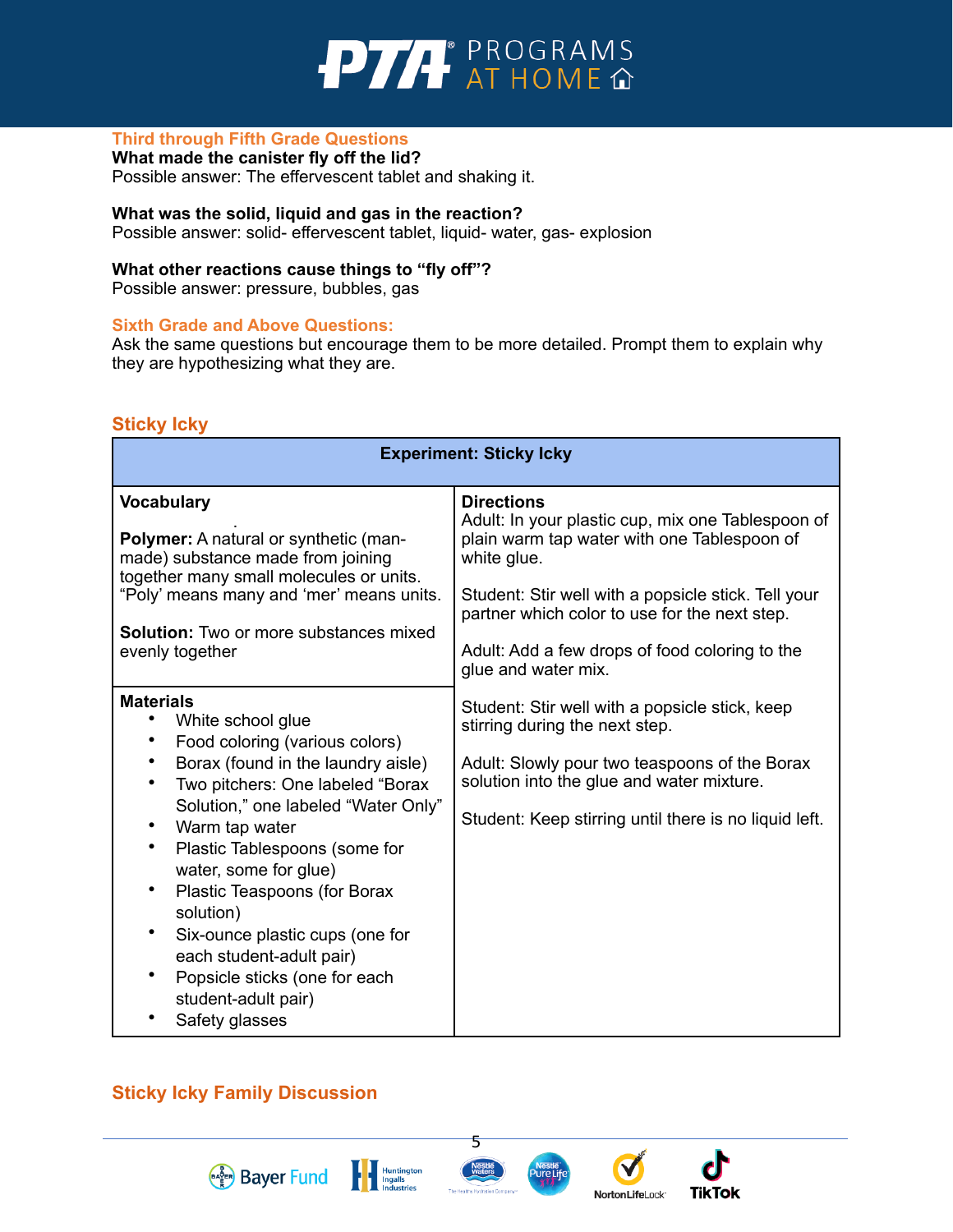

#### **How does this work?**

Possible answer: The glue and water mixture contain chains of molecules, called "polymers," which move relatively freely as a liquid. When the Borax solution is added it crosslinks the polymer chains together, restricting their movement. It is this molecule in the Borax solution that causes the liquid to turn into slime.

#### **How is this connected to the real world?**

Possible answer: One characteristic of polymers is that—like Sticky Icky—they can easily take a variety of shapes. We see polymers all around us: in our plastic toothbrushes, cell phone cases, rubber-soled shoes, and even synthetic fabrics made into clothes and sheets! Knowing about polymers is useful in many STEM jobs from understanding DNA to designing smartphones.

#### **Kindergarten through Second Grade Questions**

# **What did you see happen to the glue and water as more things were added?**

Possible answer: They starting forming a solid

#### **Why do you think that happened?**

Possible answer: The ingredients together, it changed into a different form. Some of the ingredients made it happen.

#### **Did the sticky icky slime change as you stirred it?**

Possible answer: Yes. It got tougher and turned into a solid.

#### **Third through Fifth Grade Questions**

**Why do you think we needed to add the Borax solution?** Possible answer: It's the activator. It makes the slime.

#### **Is your sticky icky slime a solid? a liquid? Or a little of both?**

Possible answer: It's a little bit of both.

#### **What did you notice happened to the substance as you stirred it?**

Possible answer: It got tougher and turned more solid.

#### **Sixth Grade and Above Questions**

**Bayer Fund** 

Ask the same questions but encourage them to be more detailed. Prompt them to explain why they are hypothesizing what they are.





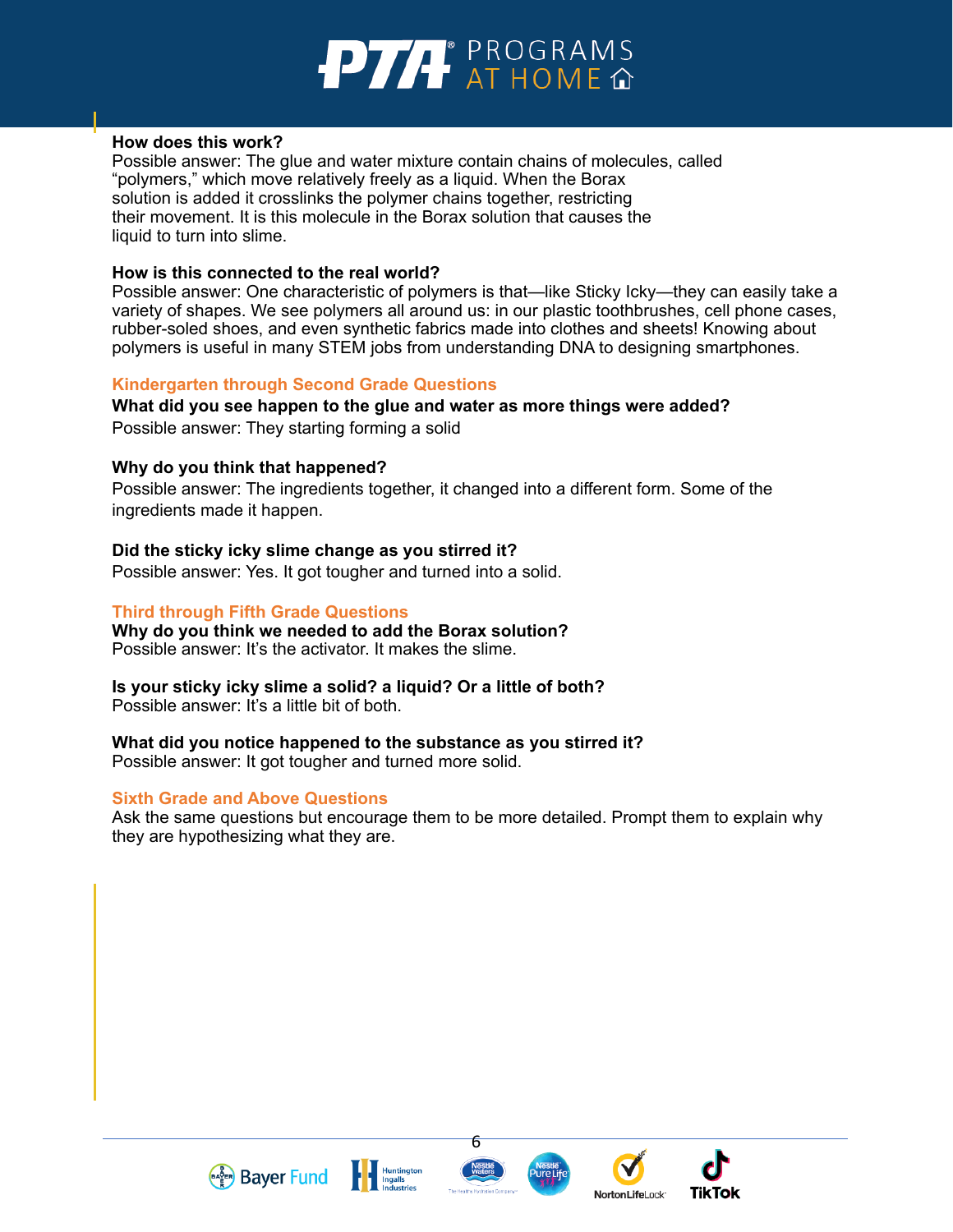# **PTA** PROGRAMS

# **Martian Jelly**

| <b>Experiment: Martian Jelly</b>                                                                                                                                                                                                                                                                                                                                                                                                           |                                                                                                                                                                                                                                                                                                                                                                                                          |  |  |  |
|--------------------------------------------------------------------------------------------------------------------------------------------------------------------------------------------------------------------------------------------------------------------------------------------------------------------------------------------------------------------------------------------------------------------------------------------|----------------------------------------------------------------------------------------------------------------------------------------------------------------------------------------------------------------------------------------------------------------------------------------------------------------------------------------------------------------------------------------------------------|--|--|--|
| <b>Vocabulary</b><br><b>Basic:</b> A solution is basic if it has a low<br>concentration of hydrogen ions, or a pH of<br>greater than 7. Some examples of basic<br>things are soap, bleach, ammonia and<br>toothpaste.<br><b>Acidic:</b> The opposite of basic is acidic—<br>acidic solutions have a high concentration<br>of hydrogen ions and a pH of less than 7.<br>Some examples of acidic things are lemon<br>juice, coffee and soda. | <b>Directions</b><br>Student: Fill your plastic cup halfway full with<br>warm water. Dissolve one spoonful of grape<br>jelly in the cup and note the color.<br>Adult: Add a pinch of baking soda and stir. Be<br>careful! A fizzing reaction will<br>occur, possibly causing it to overflow.<br>Both: When the fizzing dies down, what do you<br>notice?<br>Adult: Slowly, add 2-3 spoonfuls of vinegar. |  |  |  |
| <b>Materials</b><br>1 tablespoon grape jelly<br>1/8 teaspoon baking soda (not<br>baking powder)<br>1 tablespoon vinegar<br>1/2 cup of warm water<br>Popsicle stick to stir solution<br>$\bullet$                                                                                                                                                                                                                                           | Take care not to let any vinegar splash—it can<br>sting your eyes!<br>Student: Stir until the color of the grape jelly<br>solution changes again.                                                                                                                                                                                                                                                        |  |  |  |

# **Martian Jelly Family Discussion**

#### **How does this work?**

Possible answers: Chemical reactions occur when one chemical comes into contact with another. For example, when you added the baking soda (a base), a reaction occurred and it made the solution basic, changing the color of the grape jelly to a greenish-black. When you added vinegar (an acid), a reaction occurred, and the color of the grape jelly solution changed back to purple.

#### **How is this connected to the real world?**

Possible answers: Neutral pH (not basic or acidic) is best for most living beings. The more acidic or basic a liquid becomes, the more irritating it is to our skin, eyes and organs. For example, most household cleaners (bleach, oven cleaners and tub and tile cleaners) are basic. Many things we like to eat are acidic but can harm our stomach or damage our teeth in large quantities, like coffee, soda, or citrus juice. Knowing how to combine acids and bases is very helpful for baking and cooking and for scientists working with dangerous acids and bases.

#### **Kindergarten through Second Grade Questions**

**Bayer Fund** 

#### **What did you see?**

Possible answers: The jelly changed color, and was darker. It also broke apart and came back together.

7

**TikTok** 

**NortonLifeLock** 

# **Can you describe what happened when the jelly changed color?**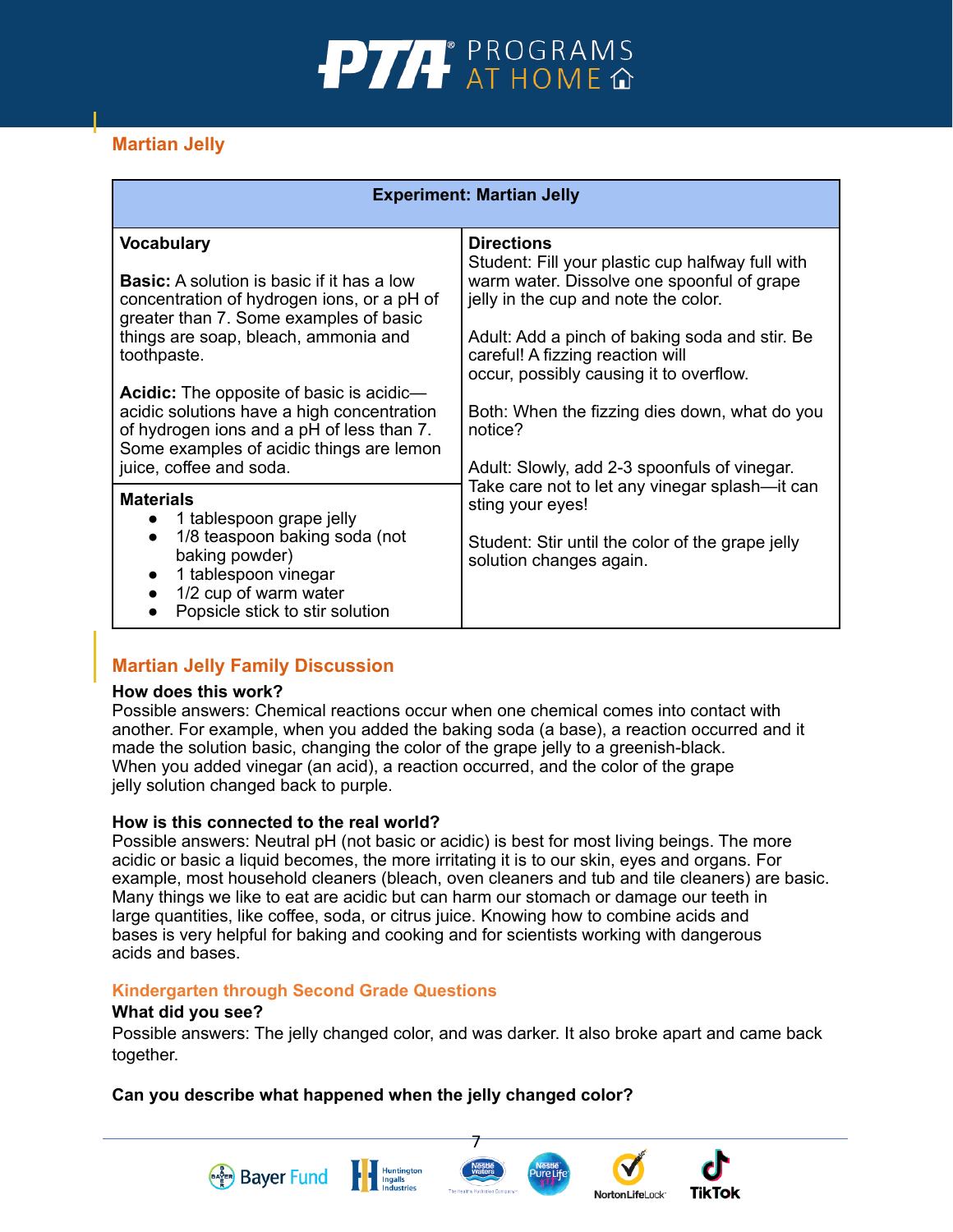

Possible answers: It turned dark.

**Did you hear or smell any changes?**

Possible answers: I smelled a change in the liquid.

#### **Third through Fifth Grade Questions**

**Can you explain what happened when we added baking soda and when we added vinegar?**

Possible answers: It changed the color and the consistency of the mixture in the glass.

#### **Is the baking soda an acid or a base, why do you think that?**

Possible answers: It's a base, because it does not change things a lot.

**Is the vinegar an acid or a base, why do you think that?** Possible answers: It's an acid, because it adds bubbles.

#### **Sixth Grade and Above Questions**

Ask the same questions but encourage them to be more detailed. Prompt them to explain why they are hypothesizing what they are.







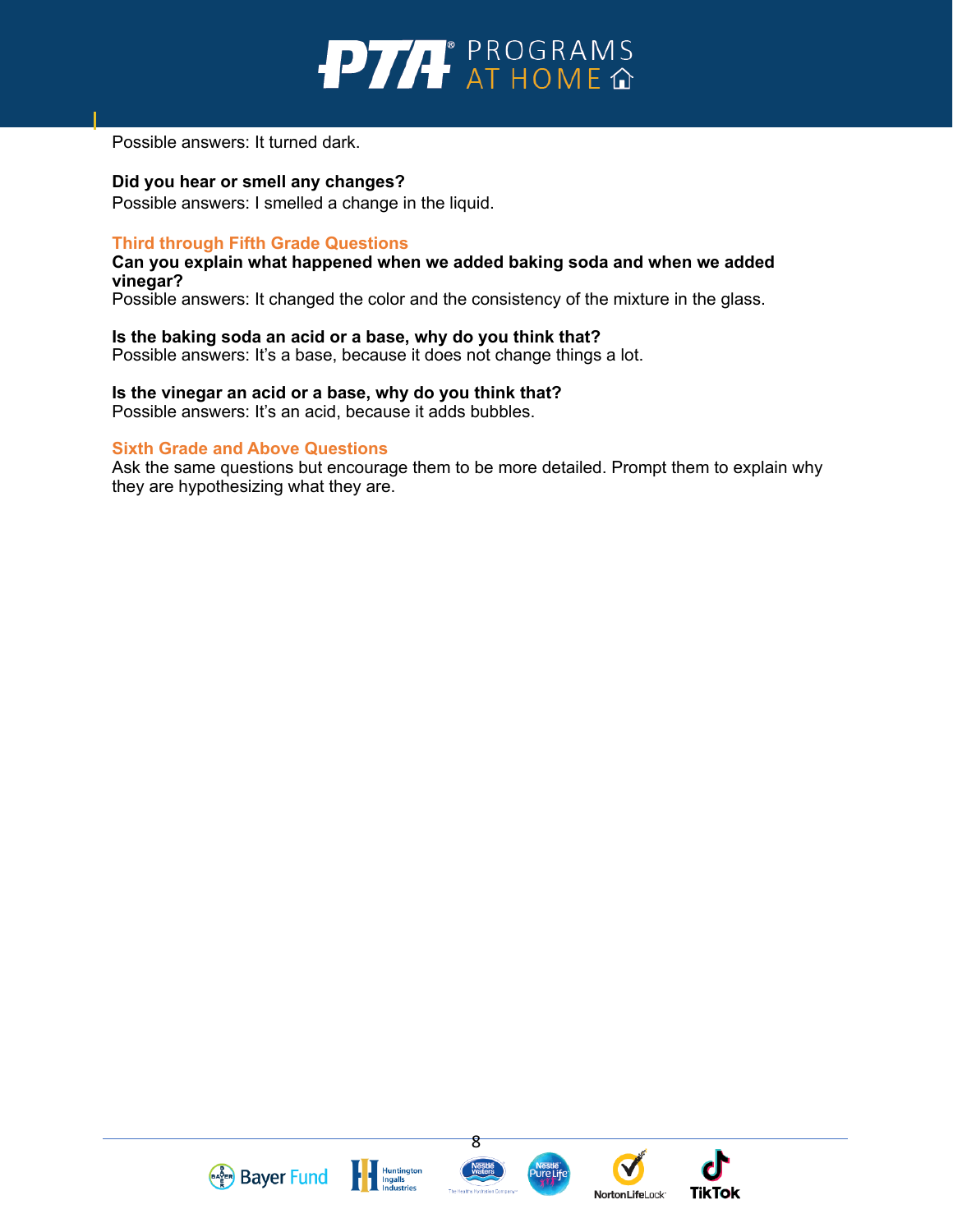

# **Bubbling Lava Lamp**

| <b>Experiment: Bubbling Lava Lamp</b>                                                                                                                                                                                                                                                                  |                                                                                                                                                                                                                                                                                                    |  |  |
|--------------------------------------------------------------------------------------------------------------------------------------------------------------------------------------------------------------------------------------------------------------------------------------------------------|----------------------------------------------------------------------------------------------------------------------------------------------------------------------------------------------------------------------------------------------------------------------------------------------------|--|--|
| <b>Vocabulary</b><br><b>Intermolecular polarity: Water molecules</b><br>are attracted to other water molecules; oil<br>molecules are attracted to other oil<br>molecules. The structures of the two<br>molecules do not allow them to bond<br>together.<br><b>Density:</b> Describes how much space an | <b>Directions</b><br>Adult: Help your student draw a line one fourth<br>of the way from the bottom of the bottle.<br>Student: Pour water into<br>the bottle up to the $\frac{1}{4}$ line.<br>Student: Pour vegetable oil until the bottle is<br>nearly full. Leave at least 1 inch of space at the |  |  |
| object or substance takes up (its volume) in<br>relation to the amount of matter in that<br>object or substance (its mass). If an object<br>is heavy and compact, it has a high density.<br>If an object is light and takes up a lot of<br>space, it has a low density.                                | top.<br>Student: Add about 10 drops of food coloring to<br>the bottle. Choose whatever color you like or try<br>mixing two colors!<br>Adult or student: Break an effervescent antacid                                                                                                              |  |  |
| <b>Materials</b><br>Water<br>A clear plastic bottle with cap<br>$\bullet$<br>Vegetable oil<br>Food coloring<br>Effervescent antacid tablets                                                                                                                                                            | tablet into several pieces and drop one into the<br>bottle. Close the cap tightly and flip the bottle<br>over. When the bubbling stops, flip it over and<br>add another piece.                                                                                                                     |  |  |

# **Bubbling Lava Lamp Family Discussion**

#### **How does this work?**

**Possible answers:** Oil and water do not mix. The oil and water separate in the bottle, with oil on top because it has a lower density than water. The food coloring falls through the oil and mixes with the water at the bottom. The antacid "fizzy" tablet creates bubbles of carbon dioxide which is a gas and is less dense than both oil and water so it will move to the top and bring some of the colored water with it.

#### **How is this connected to the real world?**

**Possible answers:** When oil spills in the ocean, it floats on water, spreads out and forms a "slick." This oil slick can coat and damage birds who dive for food, as well as destroy beaches and other homes for coastal animals. Understanding density and polarity is essential for people who help clean up oil spills and care for the animals.

#### **Kindergarten through Second Grade Questions**

#### **Why do you think that happened?**

Possible answers: The oil stayed on top of the water because it does not mix with water.

#### **Which direction did the bubble go?**